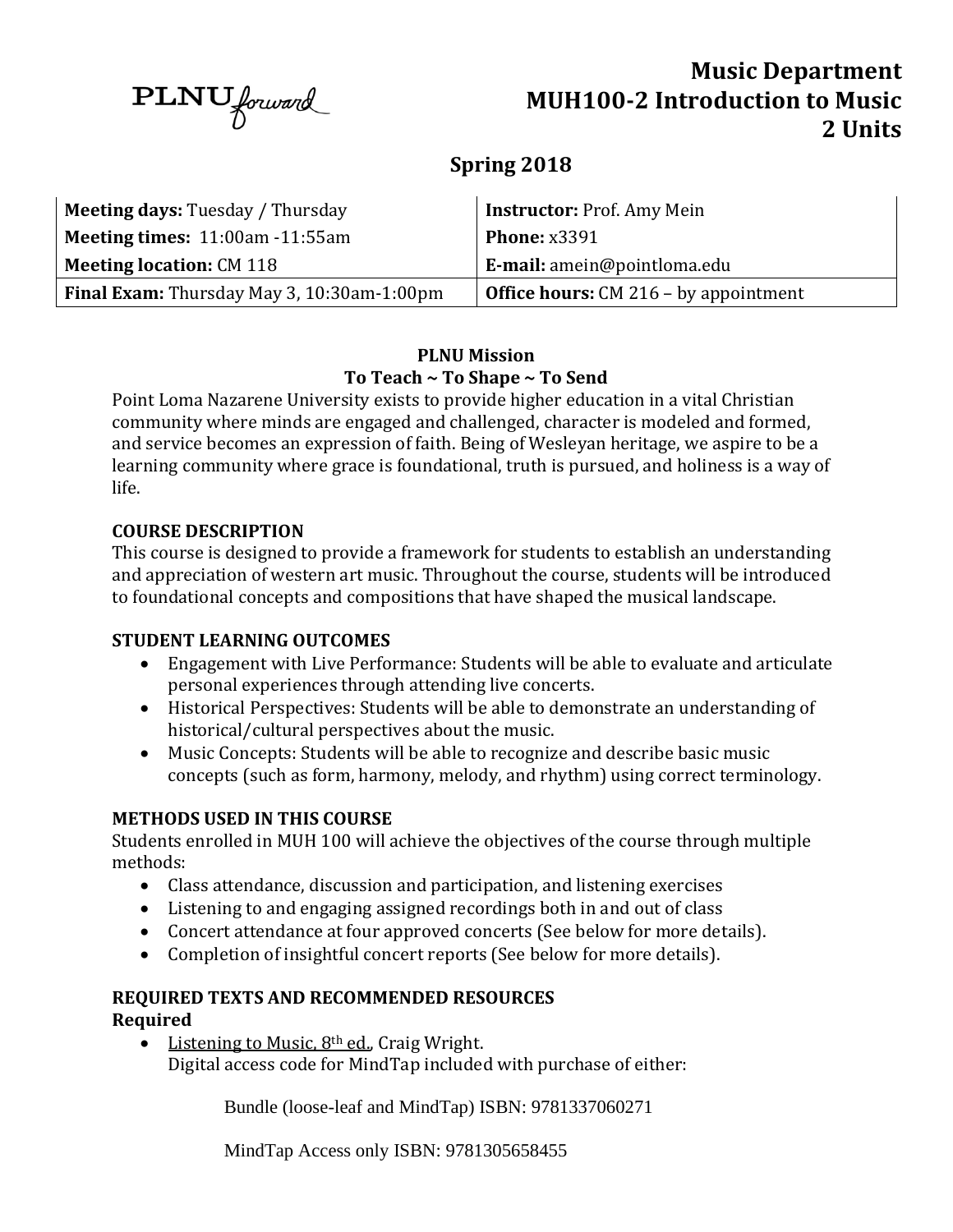- A wireless device and headphones at each class session
- Ticket to a professional off-campus concert (vary, Free \$30)

#### **Potential Purchases**

• Some on-campus concerts may require the purchase of a ticket (<\$10)

#### **ATTENDANCE AND PARTICIPATION**

Regular and punctual attendance at all classes is considered essential to optimum academic achievement. Due to the importance of lectures, in-class presentations, group activities, and class discussions you will receive credit for your attendance.

#### **UNIVERSITY ATTENDANCE POLICY**

If the student is absent from more than 10 percent of class meetings, the instructor has the option of filing a written report, which may result in de‐enrollment. If the absences exceed 20 percent, the student may be de-enrolled without notice. If the date of de-enrollment is past the last date to withdraw from a class, the student will be assigned a grade of W or WF consistent with university policy in the grading section of the catalog. See Academic Policies in the undergrad student catalog.

#### **LISTENING**

The principal homework for this class is to listen to and memorize our assigned recordings. The following are some suggestions on how to memorize this music effectively.

- Listen and engage multiple times each day (a minimum of 30 minutes per day
- Create a "system" to help you identify compositions (Flash Cards, Excel Document, iTunes Labels)
- Listen and view multiple performances of assigned works
- Take notes in-class (to keep track of time periods and composers)

For each full-length piece, you should be able to identify the composition's name, composer, and time period after listening to as little as ten seconds from anywhere within the piece.

#### **ASSESSMENT AND GRADING**

Students will be evaluated on their daily work, on their playing tests, and on their improvement

| Category                                     | Percentage                   |  |
|----------------------------------------------|------------------------------|--|
| Class Participation, Quizzes, and Group Work | 50                           |  |
| Concert Reports                              | 20 (5 extra credit possible) |  |
| Midterm Exam                                 |                              |  |
| Final Exam (Cumulative)                      | 15                           |  |

| <b>PERCENTAGE</b> | <b>GRADE</b>         | <b>PERCENTAGE</b> | <b>GRADE</b> |
|-------------------|----------------------|-------------------|--------------|
| 100-93            |                      | 76.9-73           |              |
| 92.9-90           | А-                   | 72.9-70           |              |
| 89.9-87           | B+                   | 69.9-67           | $D+$         |
| 86.9-83           |                      | 66.9-63           |              |
| 82.9-80           | B-                   | 62.9-60           | D-           |
| 79.9-77           | $\mathsf{C}\text{+}$ | Below 60          |              |

#### Grading for this course is on a fixed scale: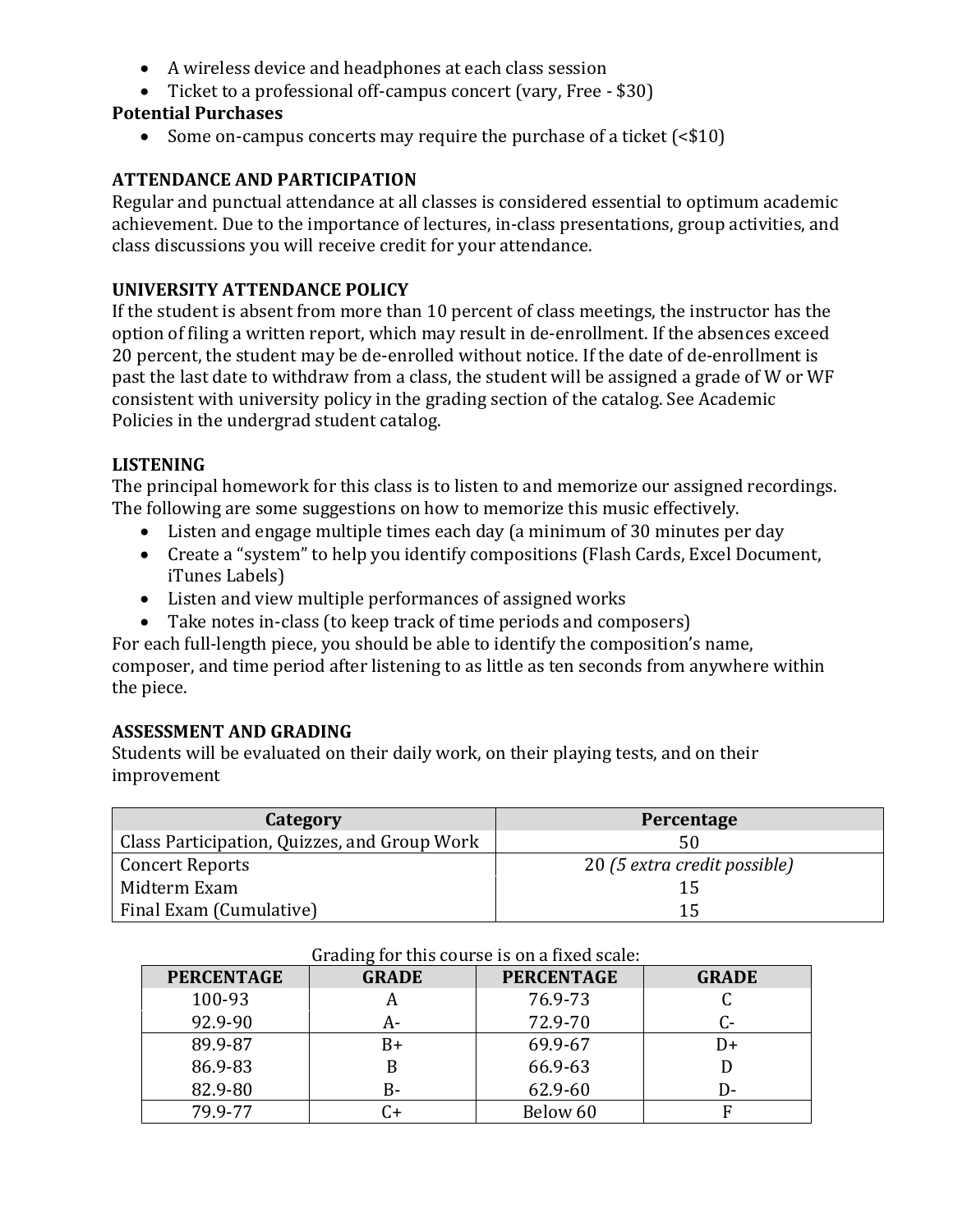#### **INCOMPLETES AND LATE ASSIGNMENTS**

All assignments are to be submitted/turned in by the beginning of the class session on the day they are due—including assignments posted in Canvas. Late assignments are not accepted, so if there are any issues you know about that may prevent you from completing an assignment in a timely manner, be sure to discuss it with me before the due date! Concert Reports are due no later than one week after the event.

### **FINAL EXAMINATION POLICY**

Successful completion of this class requires taking the final examination **on its scheduled day –** *Thursday, May 3, 10:30am-1:00pm*. No requests for early examinations or alternative days will be approved.

### **CONCERT ATTENDANCE POLICY**

Attendances at live concerts help students to gain a greater understanding of the complexities of this art form to help you experience how live performance enriches musical understanding and appreciation.

You are asked to attend a **minimum four concerts (in their entirety)** during the semester

A minimum of **one of them must to be a pre-approved off-campus professional** (see below)

Concerts need to **represent western art music** (*not musical theatre, gospel, rock, pop, etc)*

**One of the 3 On-campus concerts may be a of the jazz idiom** (PLNU Jazz Band or Vocal Jazz)

### **PLNU On-campus Concerts:**

[http://www.pointloma.edu/experience/academics/schools-departments/department](http://www.pointloma.edu/experience/academics/schools-departments/department-music/music-events)[music/music-events](http://www.pointloma.edu/experience/academics/schools-departments/department-music/music-events)

#### **Approved Off‐Campus Professional Concert Opportunities** *(will require the purchase of a ticket):*

**San Diego Symphony** <http://www.sandiegosymphony.org/> *Student Last Minute Discount tickets are available for selected performances for \$10 cash only. ALWAYS CALL BEFORE HEADING DOWN. Great programs such as Symphony Night Live are available. Call 619.235.0804.* **La Jolla Music Society** www.LJMS.org **San Diego Opera** www.sdopera.com Los Angeles Philharmonic<http://www.laphil.com/>

Los Angeles Opera<http://www.losangelesopera.com/>

La Jolla Symphony & Chorus<http://www.lajollasymphony.com/index.php>

### **CONCERT REPORTS**

### **Submit on Canvas within one week of the concert.** *Requirements are found on Canvas.*  **Minimum Submission Timeline:**

Minimum of 1 attended by  $3/27 \sim 2$  attended by  $4/10 \sim 3$  attended by  $4/24$ On-Campus #1 submission will close on 4/10 On-Campus #2 submission will close on 4/24 **All reports due by noon on 5/3**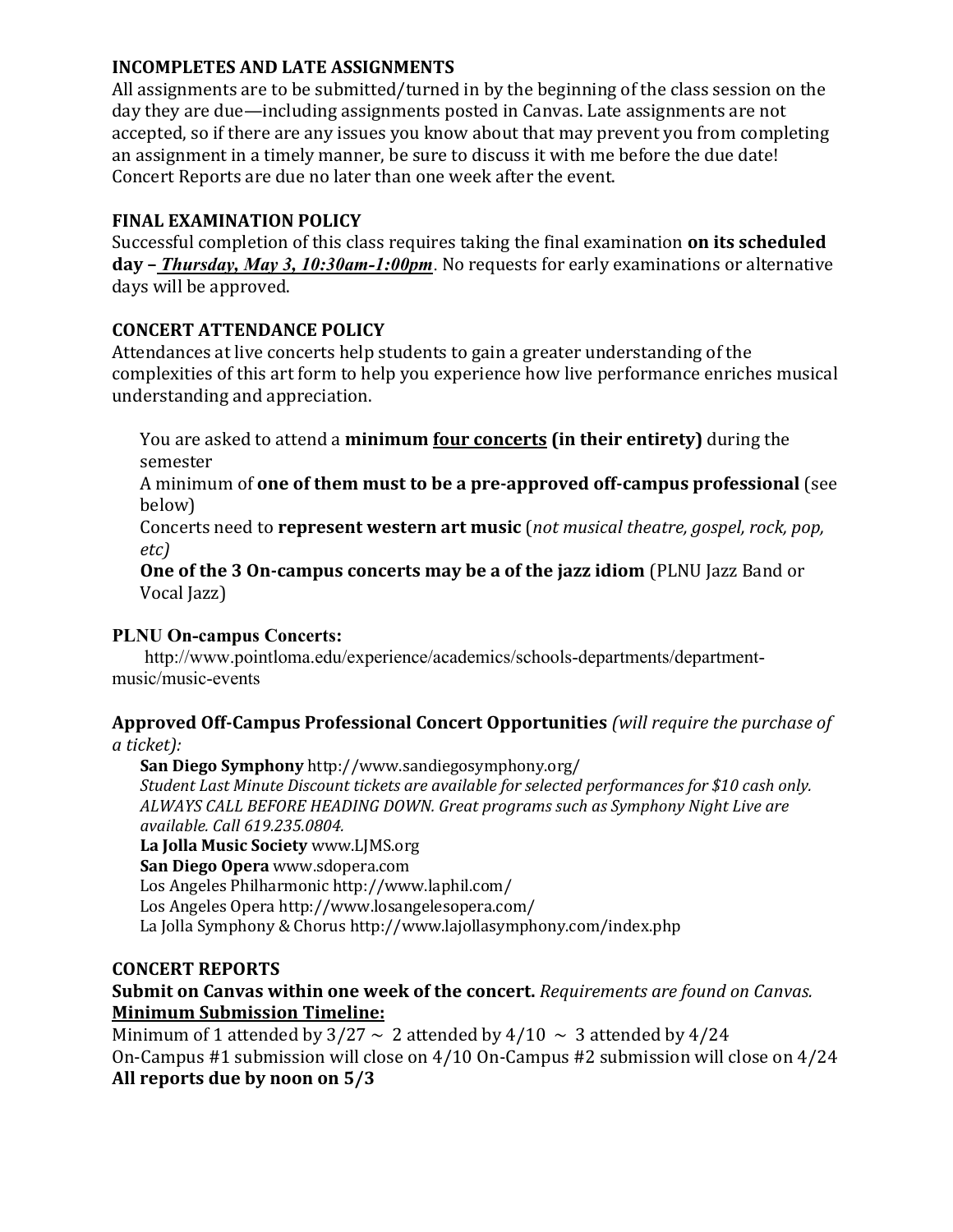#### **USE OF TECHNOLOGY**

Point Loma Nazarene University encourages the use of technology for learning, communication, and collaboration. It is each student's responsibility to check his or her PLNU email on a daily basis. Since Canvas will be used in this course, it is each student's responsibility to be able to access Canvas and complete required tasks on time. Audacity and iTunes are preferred software and are available for free online (tutorials are available on Canvas). For help contact the Helpdesk x2222.

You are encouraged to bring your laptop, iPad, and/or cell phone to class—but please make sure you use them appropriately and responsibly. If a tech tool becomes a distraction or disruption while class is in session, I will ask you to put it away or invite you to no longer bring it to class.

### **ACADEMIC DISHONESTY**

Students should demonstrate academic honesty by doing original work and by giving appropriate credit to the ideas of others. As explained in the university catalog, academic dishonesty is the act of presenting information, ideas, and/or concepts as one's own when in reality they are the results of another person's creativity and effort. Violations of university academic honesty include cheating, plagiarism, falsification, aiding the academic dishonesty of others, or malicious misuse of university resources. A faculty member who believes a situation involving academic dishonesty has been detected may assign a failing grade for a) that particular assignment or examination, and/or b) the course following the procedure in the university catalog. Students may appeal also using the procedure in the university catalog. See [Academic Policies](http://www.pointloma.edu/experience/academics/catalogs/undergraduate-catalog/point-loma-education/academic-policies) for further information.

### **ACADEMIC ACCOMMODATIONS**

While all students are expected to meet the minimum academic standards for completion of this course as established by the instructor, students with disabilities may require academic accommodations. At Point Loma Nazarene University, students requesting academic accommodations must file documentation with the [Disability Resource Center](http://www.pointloma.edu/experience/offices/administrative-offices/academic-advising-office/disability-resource-center) (DRC), located in the Bond Academic Center. Once the student files documentation, the Disability Resource Center will contact the student's instructors and provide written recommendations for reasonable and appropriate accommodations to meet the individual needs of the student. See [Academic Policies](http://www.pointloma.edu/experience/academics/catalogs/undergraduate-catalog/point-loma-education/academic-policies) in the undergrad student catalog.

### **FERPA POLICY**

In compliance with federal law, neither PLNU student ID nor social security number should be used in publically posted grades or returned sets of assignments without student written permission. This class will meet the federal requirements by (each faculty member choose one strategy to use: distributing all grades and papers individually; requesting and filing written student permission; or assigning each student a unique class ID number not identifiable on the alphabetic roster.). Also in compliance with FERPA, you will be the only person given information about your progress in this class unless you have designated others to receive it in the "Information Release" section of the student portal. See Policy [Statements](http://www.pointloma.edu/experience/academics/catalogs/undergraduate-catalog/policy-statements) in the undergrad student catalog.

### **TUTORIAL SERVICES**

The PLNU Tutorial Center is available free of charge for all current, **undergraduate** PLNU students. It offers tutoring for most subjects, as well as for general help with paper editing, study skills, etc. The Tutorial Center is located on the south end of Bond Academic Center,